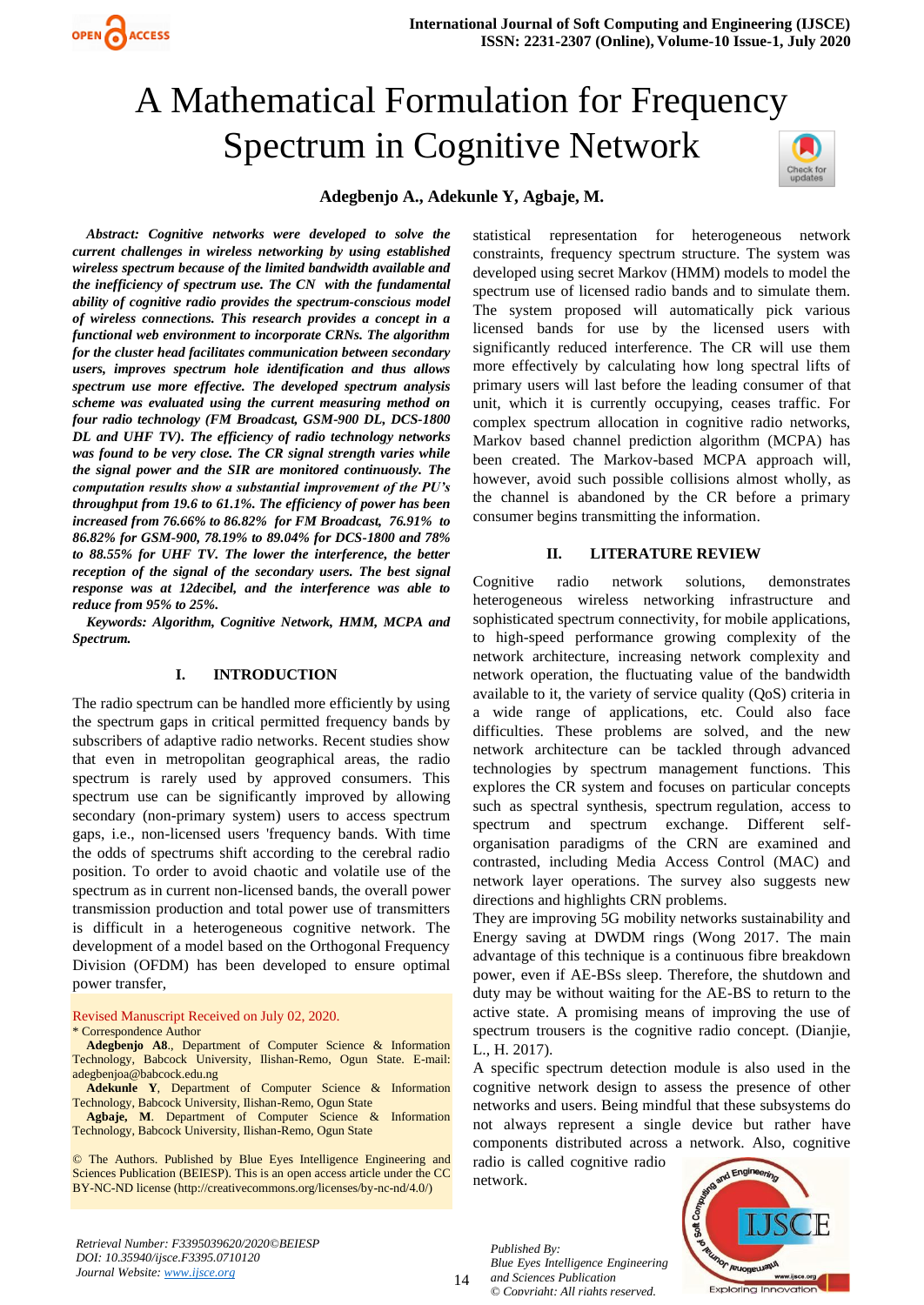# **A Mathematical Formulation for Frequency Spectrum in Cognitive Network**



**Figure 1: Cognitive Radio Concept Architecture. (Devillers, B., et al2018)**

Alongside this new edibility, the challenge is to understand the limits of protocols and transmission schemes, so that these cognitive capacities are exploited fully. In particular, the theoretical limits have to be well understood for the design of practical and efficient protocols. They then identify various scenarios, theories, and associated forms of cognitive activity taken into account concerning hypothesis limit knowledge (Haykin, 2015).

## **2.1 Orthogonal Frequency Division Multiplexing (OFDM)**

The OFDM is, conceptually, a complex frequency multiplexing division with the added restriction that the signals of all transmitters are orthogonal. In OFDM orthogonal sub-carriers have the sub-carrier frequencies selected, so there are no inter-carrier bands, and crosstalking between sub-channels is avoided. The configuration of the transmitters and receiver is thus greatly simplified; unlike regular FDM, for each sub-channel, a separate filter is not required.

The OFDM systems are, in reality, implemented by using the Fast Fourier Transform (FFT) and IFFT blocks that are mathematically equivalent but more effective in implementing DFT and IDFT models. Quelling symbols in an OFDM device are handled as often on the transmitter (e.g., QPSK or QAM symbols in one carrier systems).



**Figure 2: Orthogonal Frequency Division Multiplexing (OFDM) Architecture. (Hubert, A. et al., 2015)**



*Retrieval Number: F3395039620/2020©BEIESP DOI: 10.35940/ijsce.F3395.0710120 Journal Website: [www.ijsce.org](http://www.ijsce.org/)*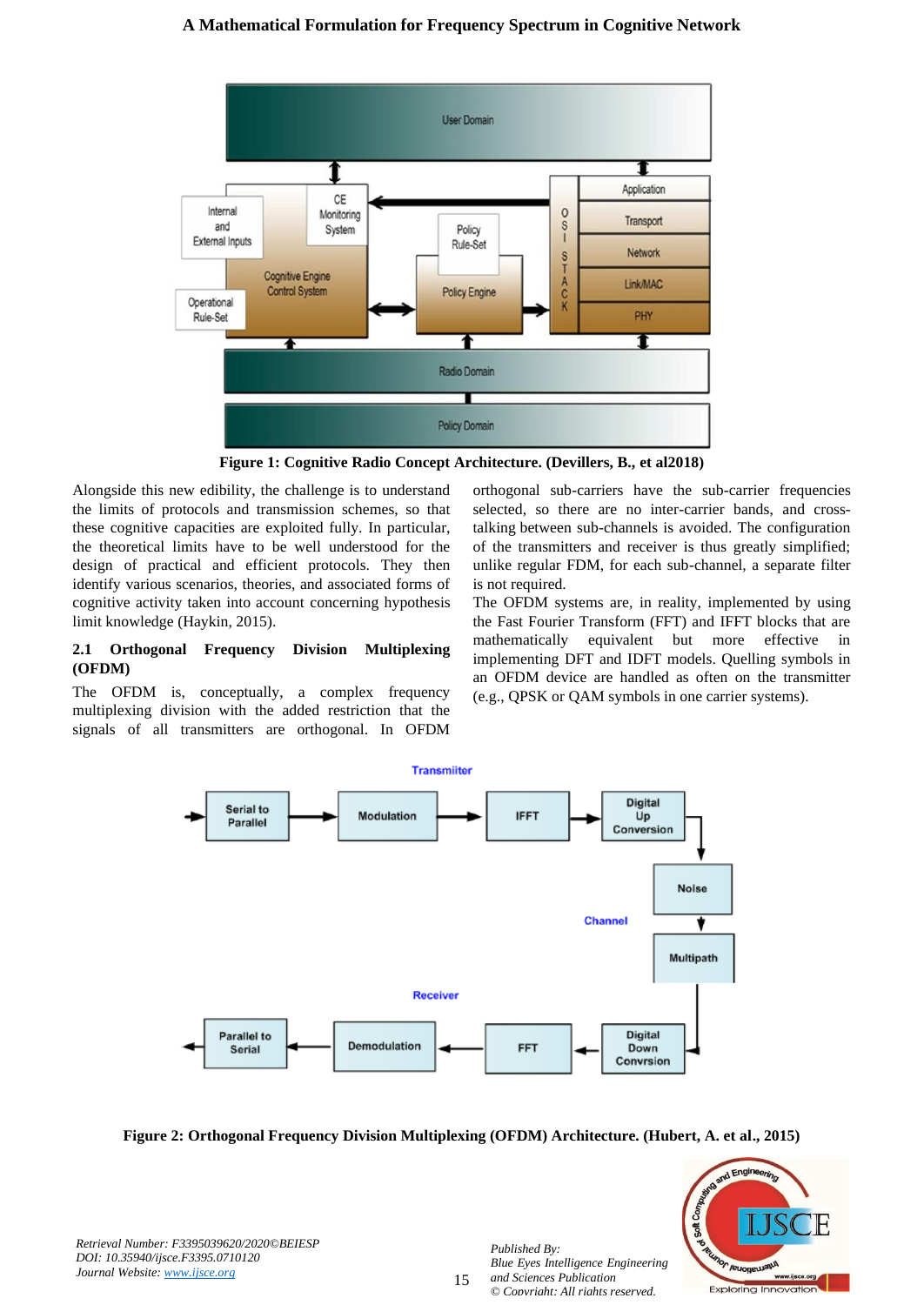

The symbols are often used as inputs to the time domain of an IFFT block that binds the signal. At a time when N is the number of subcarriers in the system, the IFFT takes Nsymbols. Both N-input symbols have a T-second symbol duration. Note the orthogonal sinusoids are critical features in IFFT. Each of these sinusoids has a different frequency. For the following sinusoidal basis, increasing input symbol behaves like the combined weight. All N sinusoids are summed in the IFFT production. The IFFT block thus provides an easy way in which data is modulated in orthogonal subcarriers.

A single OFDM symbol is the set of N samples from IFFT. The OFDM symbol duration is NT, where T is the above IFFT input symbol time. The time-domain signal originating from the IFFT is sent across the channel after some additional processing. An FFT block is used at the receiver to process and carry the transmitted signal into the frequency domain. The FFT output is ideally the first symbols sent to the transmitter to the IFFT. When the samples of FFT output are positioned in the complex plane, a pattern is created. Such symbols are used to enter a signal in an IFFT block's time domain. At N of the IFFT, the amount of subcarriers is N simultaneously in the method. A T-second symbol time is given for each N input symbol.

Consider that orthogonal sinusoid are the essential functions of IFFT. Each has a different frequency of these sinusoids. For the corresponding sinusoidal base unit, each input symbol acts as a combined weight. The length of the OFDM symbol is NT, and T is the IFFT entry symbol above. The time-domain signal that arises from IFFT is sent across the screen after specific additional processing.

There is however no definition of a cluster for the timedomain signal. When putting on the complicated plane, the time-domain signal is a dispersion with no typical structure. The receiver must be interpreted in frequency (for example, symbol slicing) using the constellation principle (Joseph, 2015).

But the time-domain signal is not recognised as a band. The time-domain signal is a distributed symbol with no usual form when viewed on a complicated axis. In the frequency domain, all sorting of receivers using the constellation principle (for example slicing symbols).

## **2.3 Merits of OFDM**

Because of its wide range of benefits, OFDM is used in a variety of high data rate wireless networks.

- i. As the whole channel has many narrow-scale signals, OFDM primarily gains from its sensitivity to an inevitable loss than the single carrier networks.
- ii. OFDM also has the benefit of being extremely resilient to intersymbol and interframe interference.
- iii. The symbols lost by signal frequency selectivity and narrow-band filtering can be recovered by the use of appropriate channel encoding and interleaving. Not all the records are compromised.

One of the issues of CDMA systems was the difficulty of a frequency equalisation to be used across the whole array. The advantage of OFDM is that multiple sub-channels facilitate channel equalisation.

## **2.4 Spectrum Challenges**

The spectrum of radio frequency (RF) is a limited natural resource that is regulated by physics laws. In theory, the RF begins at around 9KHz and extends to 3000GHz. But not all parts of the spectrum are suitable for all requirements on a practical scenario. Even within this practically usable range, cost-effective equipment may still be available in smaller / limited frequency bands for a particular application. The Nigerian Frequency Allocation Table allocates the electromagnetic spectrum and sets out the frequency allocations available in Canada for radio services.

The Canadian Table is based on the final provisions of the Final Acts issued by the International Telecommunications Union (ITU) at the various World Radio communications Conferences (WRC). The spectrum allocation policy relates to the command and control process by which the state will decide: ration spectrum, define spectrum technology and facilities, apply strict M&A requirements and assign unshareable rights to spectrum holders, etc. This method for continuous spectrum allocation triggers small frequency bands at different times and places.

Section 2.5 illustrates the wireless communications spectrum and wide frequency range (Lee et al., 2015). Most fractions of the radio spectrum are authorised to standard radio transmission systems. Furthermore, realistic calculations show that most approved bands are either not used in different geographic areas or are typically used partly. According to the FCCs, the range of use of the licensed spectrum band at different times and sites range from 15 to 85% (Li et al., 2015).

With rising wireless connections and high data-rate networks, competition for bandwidth and spectrum congestion is becoming crucial in the next wide-ranging world. Multiple wireless standards-based devices are increasingly demanded by performance, high reliability, high service quality, usability, and wireless service diversity. Therefore, despite user requirements such as high multimedia data rate delivery and variety of communication technologies, future broadcasting networks must face greater spectrum scarcity.

The underuse of several frequency bands opens up the opportunity for spectrum troughs to be identified and exploited. A spectrum hole is the primary user's (PU) frequency band, but the operator does not operate the band in a specific location and time (Li et al., 2017). If a secondary user (SU) can enter a spectrum hole, then the use of the spectrum is much improved.



*Retrieval Number: F3395039620/2020©BEIESP DOI: 10.35940/ijsce.F3395.0710120 Journal Website: [www.ijsce.org](http://www.ijsce.org/)*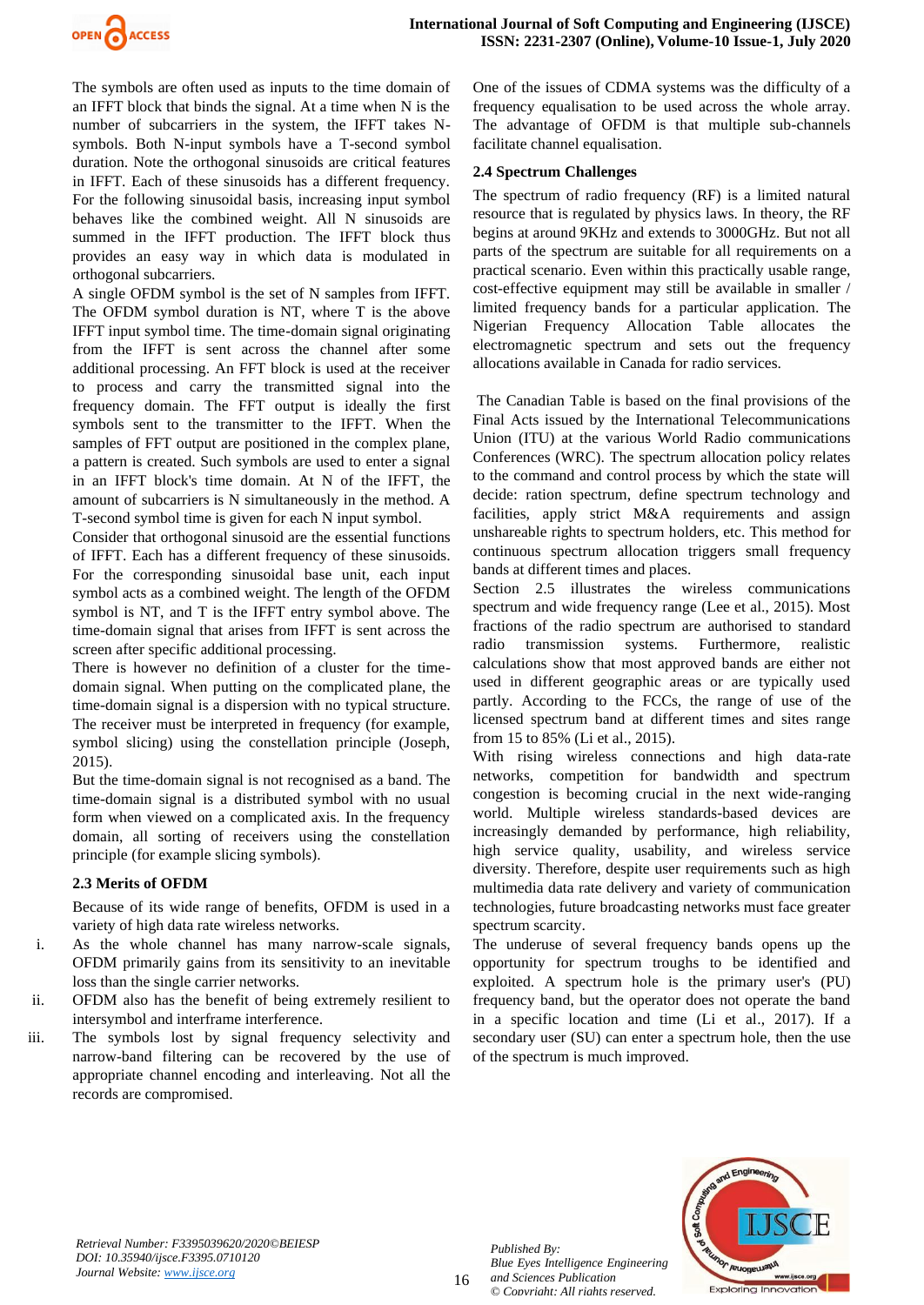

**Figure 3: Radio Spectrum. (Liaoyuan, 2010)**

## **2.5 Cognitive Radio Technology**

Cognitive radio technology is the primary technology for the complex operation of the xG network. The Radio Cognitive is an environmentally friendly radio that can change its settings. This term can be used to describe two cognitive radio characteristics (Nicola et al., 2016):

- i. Cognitive capability: This is the processing or detection by radio technology of radio information. This can not be accomplished simply by power control within a frequency band, but more sophisticated techniques are needed to track and avoid the time, and dimensional radio environment changes. The spectrum parts that are not used at a given time or place can be calculated using this. This allows the best spectrum and operating parameters to be selected.
- ii. Reconfigurability: Cognitive abilities ensure the capacity to understand the spectrum and reconfigure the network system to provide dynamic content for broadcasting. In particular for transmission, cognitive radio is available, reception and use of different communication technologies that support hardware (Salfner et al., 2010). In particular, cognitive radios can be used.

## **2.6 Cognite Radio Functionality**

In line with environmental changes, including cognitive flexibility and re-configuration, two CRNs are specified, enabling CR users to dynamically control the spectrum that is available in the radio environments (Safdar et al., 2017). The use of spectrum sharing, spectrum control, spectrum sharing and spectro-mobility apps can be made prompt in CR technologies.

## **2.7 Spectrum management**

Considering the dynamic spectrum characteristics of all spectrum bands, CRNs must identify the best spectrum band. The study of the spectrum helps to classify different

*Retrieval Number: F3395039620/2020©BEIESP DOI: 10.35940/ijsce.F3395.0710120 Journal Website: [www.ijsce.org](http://www.ijsce.org/)*

specimen bands (Song, 2012). In addition to tracking the spectral analysis of local CR consumers, data on Primary Network spectrum are also presented (Syed et al., 2013). Spectrum analyses are performed. The decision on the spectrum, on the other hand, chooses the sample pieces, the spectral analysis results and the device criteria decisions. The decision The regulatory capacities of multi-user and multi-CRNs should be assisted in the area of spectrum management for some applications (Raghu et al., 2018).

## **2.8 Spectrum mobility**

If there is a deterioration of actual channel condition or if the primary user has the same speed band (Jang, 2017). (Xu, 2014). Given the evolving mode of operation of the Network Protocol due to changes in operating frequencies, the CRNs must ensure timely and smooth spectrum transmission and limit the degradation in user-perceived applications. Current Communication can, therefore, be sustained only with minimum degradation inefficiency, with the availability, through spectral sensor algorithms, of latency information of the spectrum movement.

## **2.9 Spectrum sharing**

CRN spectrum access should be coordinated to prevent collisions between users who are not licensed, as multiple users may attempt spectrum exposure. Similar to issues with spectrum transmission in the generic Mac protocol, CR users' spectrum sharing reflects a new challenge, as they operate in close cooperation with authorised users. The latter still has a wide variety of different types of devices available (Wang et al. 2010). The existing spectrum sharing includes four distinct aspects: architecture, spectrum distribution, access to spectrums and scope. As bandwidth and equity in spectrum sharing are typically undermined, sophisticated techniques for contrasting co-operative and non-cooperative solutions should be used.

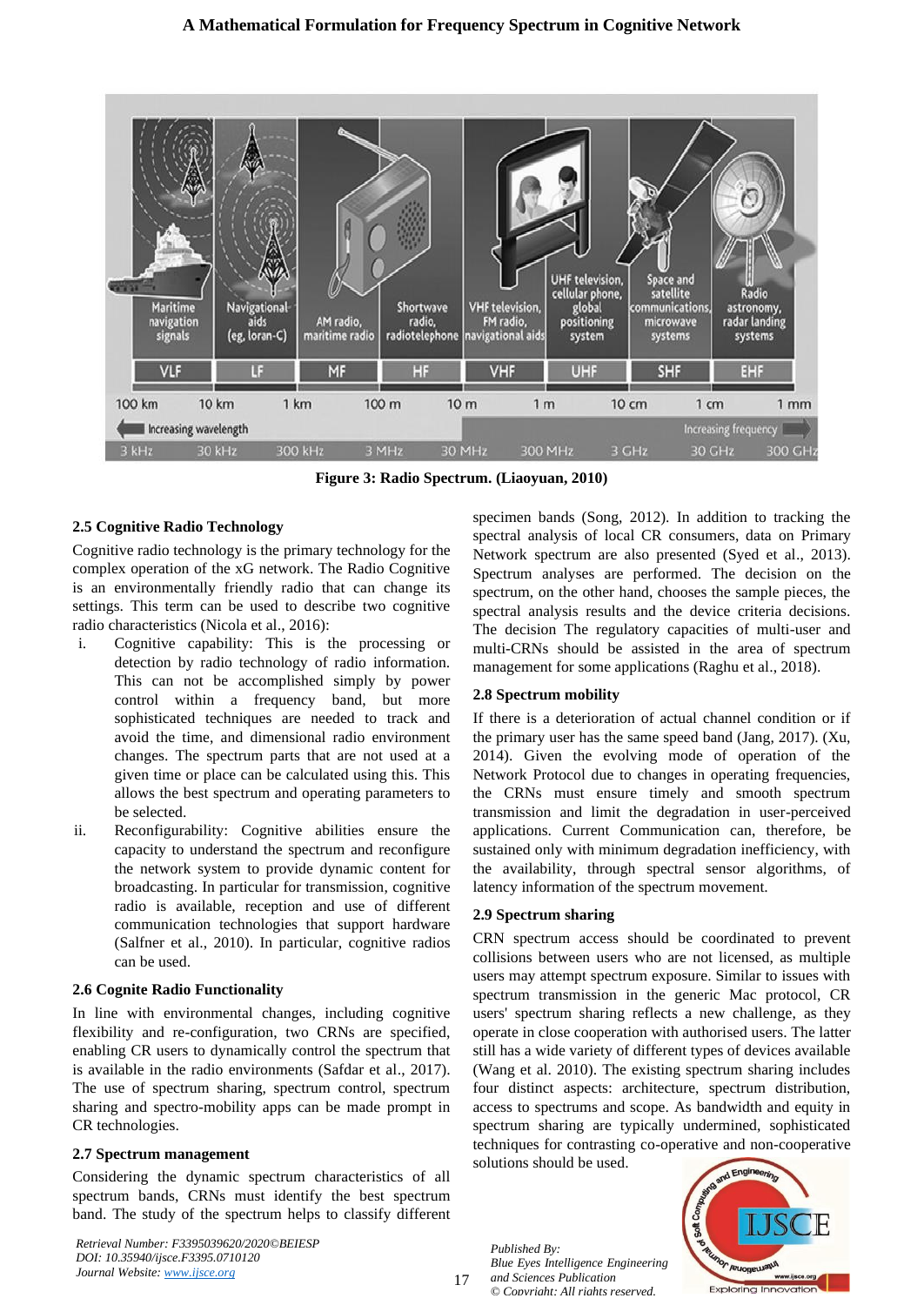

## **2.10 Concept of the Heterogeneous Wireless Networks**

The goal of the project is to increase the reliability of services, such as power or spectrum transmission, for wires networks. In addition to valid spectrum transfers on heterogeneous wireless networks, however, efficiency can be increased. For example, if several radio networks require more efficient use of the spectrum than in a radio store, they choose less busy or more secure radios. That is, traffic loads are balanced, and the spectrum efficiently used between multi-access networks. These decide which users use which radio networks to load stability. The parameters for this evaluation are dependability quality. With wireless communications and the essential and urgent dimension in several cooperative radio networks, this study is designed to achieve similar reliability.

Furthermore, evaluate assurance as a potential target, based on the availability of data packages and the possibility of users reaching service quality for radio links. The ultimate aim of this project's assessment feature is, by organising N communication systems that require an immediate transition of the service to a single communication system, to make package deliveries available rather than n-th. Frequency quality is used to lower the risk of service loss in contrast with cooperative systems by less than 1/N-multiple.

#### **III. METHODS**

## **Mathematical Formulation for Cognitive Network**

This research project will have a heterogeneous network of three different networks. Mathematical expression formulation in the heterogeneous network. The stations of the base are focused on a process of developing the realtime model of the Poisson Point Process (PPP);

 $\lambda$  is the BSs density;

 $P =$  Energy conversion.

The device incorporates telephone, main and mobile networks. Due to its transfer rate, the base station requires maximum Energy and requires a more significant power volume for transmission. One BS can be measured for use, according to Bien & Park (2016). The three parameters: low transmittance capacity of the base station leads to higher amplifier power ratings.

$$
Q_{\text{Total}} = \psi Q_{\text{transmit}} + Q_{\text{constant}}
$$
 equation (3.1)

*QTotal* = Total power absorbed by the base station of Macro.

 $Q_{transmit}$  = Energy distributed from the Full Macro base station.

 $Q_{constant}$  = Constant energy consumption; due to the power used for signal processing and other sources such as the refrigeration at the facility.

 $\psi$ This is due to the loss of feeders, numerous disruptions and the cooling of the building. Assumption1:  $\psi$ When there is no damage, it is continuous.

Any randomly selected consumer from which an average signal of average power is obtained at some point:

$$
y_i = P_i h_{\alpha i} ||\alpha_i||^{-\alpha}
$$
 equation (3.2)

When  $\alpha$  is between 2 and 4, it is an exponent of regular path depletion (if values below 2 or exceed 4, the result will be non-linear. There is, therefore, an average energy intake

of  $i^{th}$ , I is the number of subscribers, h is the power factor.

 $P_{HeiNet,i} = \lambda_i (P_{static,i} + \gamma_i P_{\tau x_i})$  (Raghu, 2018) equation (3.3) When BS length, constant energy usage, scaling factor of

different losses and power output of the RF are  $\lambda_i$ ,  $P_{\textit{static},i}$  $\gamma_i$ <sub>,</sub>  $P_{\textit{rx}_i}$ <sub>.</sub>

Equation (3.4) 
$$
P_{HetNet,i} = \lambda_i (P_{static,i} + \gamma_i P_{xx_i} K)
$$
 adjusted

in which K attenuation happens when the frequency allocation control is transmitted via cognitive radio.

Assumption2: the relation of all the Macro stations to the base station;

The interference signal and the amount of noise (SINR) is determined thus.

$$
SINR_{x_i} = \frac{P_i h_{x_i} ||x_i||^{-\alpha}}{I + \sigma^2}
$$
 equation (3.5)

Where I = interference received by  $\frac{x_i}{x_i}$  $\sigma^2$  = AWGN Power in the Ith tier.

#### **IV. RESULTS**

#### **Table1: SIMULATION PARAMETERS FOR MACRO CELLS (Source: Author Field Works)**

|                       | The layout of cellular Network | Hexagonal Grid, 3 Sectors per site   |  |  |  |  |
|-----------------------|--------------------------------|--------------------------------------|--|--|--|--|
|                       | Inter-Site Distance            | 500 <sub>m</sub>                     |  |  |  |  |
| <b>UE Power Class</b> |                                | $23$ dBm $(200mW)$                   |  |  |  |  |
|                       | UE distribution                | 80% inside the building, 20% outdoor |  |  |  |  |

18



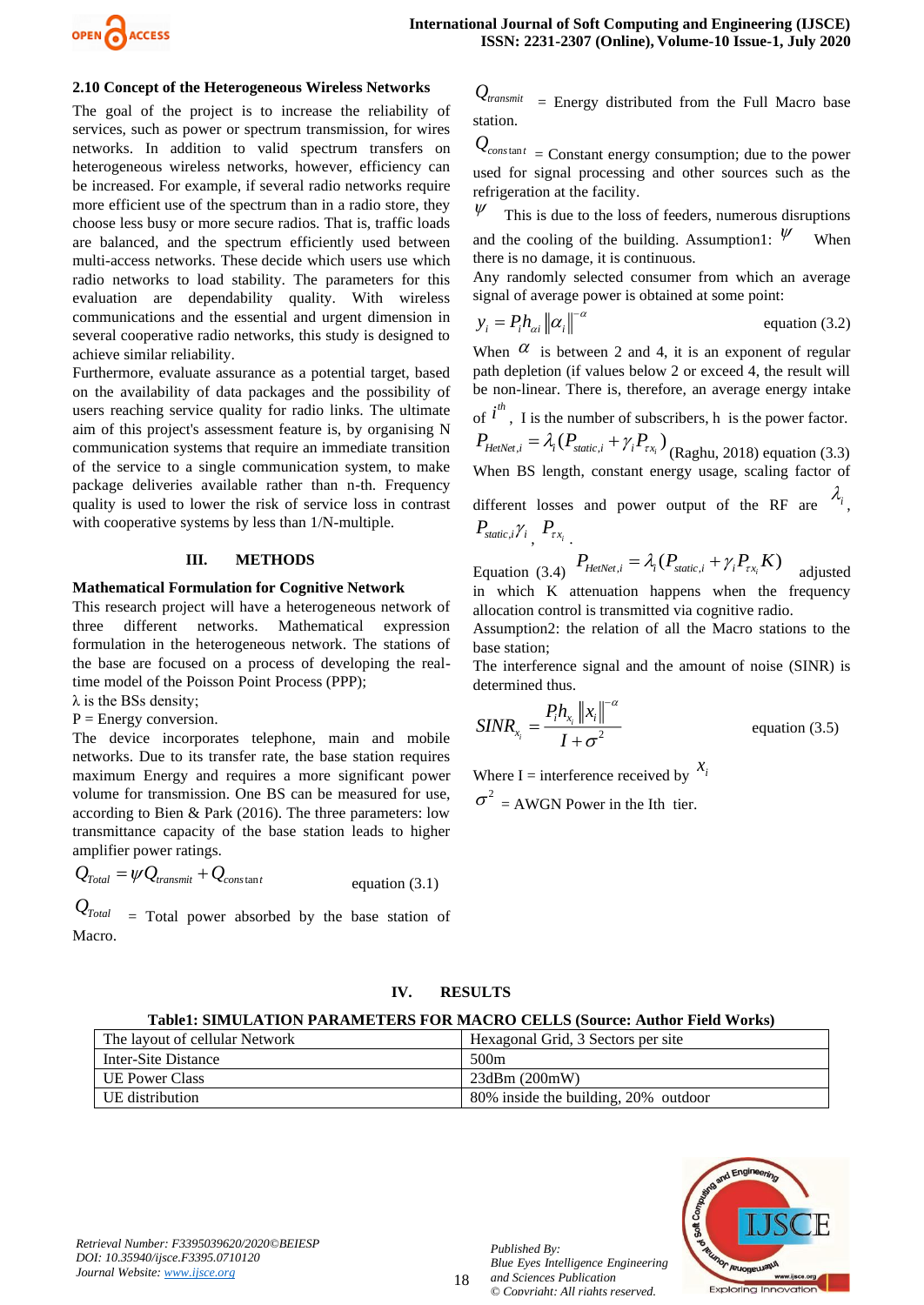## **A Mathematical Formulation for Frequency Spectrum in Cognitive Network**

| Table 2: SIMULATION PARAMETERS FOR PICO CELLS (Source: Author Field Works) |  |  |  |
|----------------------------------------------------------------------------|--|--|--|
|----------------------------------------------------------------------------|--|--|--|

| <b>Carrier Frequency</b>         | 2000MHz                                     |
|----------------------------------|---------------------------------------------|
| Bandwidth                        | L=38.2+30 log 10 $\textcircled{e}$ ; R in m |
| Max Pico TX Power 24dBm          | 24.3dBm                                     |
| Antenna Gain                     | $0$ dBi or 2.4 dBi                          |
| Outdoor wall penetration loss    | 10.1dB                                      |
| Pico BS noise figure             | 6.2dB                                       |
| Minimum Separation UE to Pico BS | 2.3 <sub>m</sub>                            |

## **Table 3: SIMULATION PARAMETER FOR FEMTO CELL (Source: Author Field Works)**

| Maximum Output Power                    | 20dBm                                           |
|-----------------------------------------|-------------------------------------------------|
| Propagation Model of the Network        | $PL(Db) = 128.5 + 35log10(R/1000)$ , R in meter |
| Log-Normal Shadowing Standard Deviation | 15 Decibel (dB)                                 |



**Figure 4.1: Spectrum usage of the primary users**

We equate our suggested approach for complicated spectrum assignment based on HMM with the traditional CSMA spectrum assignment process. In the case of CSMA, the CR requires a switch if the primary user does not track operations and ceases because he feels the key user is transmitting data via the main channel. Thus CR-network intervention, which may not be completely avoided using the CSMA method, is likely to deteriorate the SIR of the critical customer. The MCPA approach can, however, almost wholly prevent these possible collisions as the CR leaves the channel before data transmission is started by the primary user. We are undertaking an evaluation of the effect on registered users with these two methods. The CR signal strength varies while the permitted signal power and the SIR are monitored continuously.

# **Result for using Cognitive radio to Monitor Spectrum**

The suggested spectrum analysis scheme is evaluated using the current measuring method on four radio technology, as illustrated in Table 4.4. The efficiency of the same radio

*Retrieval Number: F3395039620/2020©BEIESP DOI: 10.35940/ijsce.F3395.0710120 Journal Website: [www.ijsce.org](http://www.ijsce.org/)*

.

technology networks was found to be very close so that an overview of each radio technology is condensed on one channel.

| Table 4.4: The detection of bandwidth for various radio |  |
|---------------------------------------------------------|--|
| technology.                                             |  |

| Radio<br>Technology   | Channel<br>Number    | $F_{start}(MHz)$           | $F_{center}(MHz)$          | $F_{stop}(MHz)$            | <b>Signal</b><br><b>Bandwidth</b><br>(MHz) | Gain<br>(dB) | Decimation<br>Rate (M) | Sampled<br><b>Bandwidth</b><br>(MHz) |
|-----------------------|----------------------|----------------------------|----------------------------|----------------------------|--------------------------------------------|--------------|------------------------|--------------------------------------|
| FM Broadcasting       |                      | 94.100<br>96.500<br>98.100 | 94.300<br>96.700<br>98.300 | 94.500<br>96.900<br>98.500 | 0.2                                        | 45           | 64                     |                                      |
| E-GSM(900) DL         | 27<br>77<br>120      | 940.2<br>950.2<br>958.8    | 940.4<br>950.4<br>959      | 940.6<br>950.6<br>959.200  | 0.2                                        | 45           | 64                     |                                      |
| <b>DCS</b> (1800) DL  | 527<br>690           | 1808.0<br>1839.6           | 1808.2<br>1840.8           | 1808.4<br>1841             | 0.2                                        | 45           | 64                     |                                      |
| <b>UHF Television</b> | $U - 29$<br>$U - 33$ | 534<br>566                 | 538<br>570                 | 542<br>574                 |                                            | 45           |                        |                                      |

*Published By: Blue Eyes Intelligence Engineering and Sciences Publication © Copyright: All rights reserved.*



19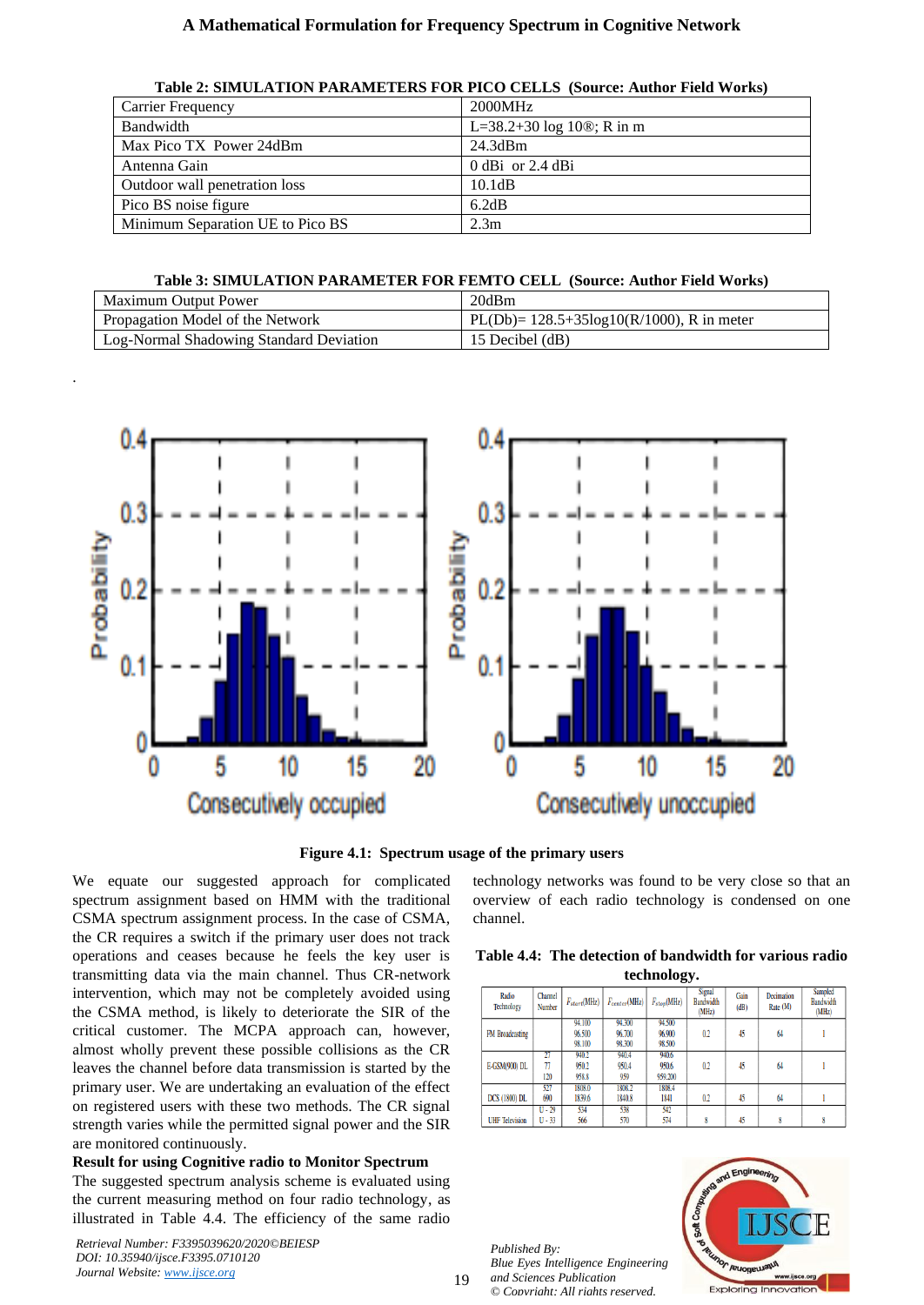

The tests are separately analysed for all four communication technologies. The assessment method requires four models and assigns a particular radio technology. The instruction is then separately implemented, and the identification probabilities (Pd) are then determined using the test data collection. Also, 10-12 minutes are required for the design, epochs, and lot size to be trained (Systems: I7 Intel, Quartet Core Processor; 8 GB RAM), depending mainly on system processors and RAM.

## **Result based on Throughput Analysis**

Energy detection is an important technique for detecting unknown signal in a noise network because of its simple and easy use. Therefore, for energy identification, no previous knowledge of the primary signal is required. The prediction of a signal obtained is expected to be:

$$
H0: y(n) = u(n),
$$

 $H1 : y(n) = s(n)+u(n)$ 

Where  $s(n)$  is the critical sample signal of the user and  $u(n)$ is the additive signal of Gaussian noise (AWGN). H0 shows the absolute lack of value for the second user, while H1 is the primary user. The result is zero (0). The frequency spectrum for the transmitted signal is called fc and bandwidth w and expressed in fs. The primary user is in 4 cases of noise in the  $s(n)$  and  $u(n)$  channel:

1. The s(n) is a dynamic, CSCG noise modulated PSK signal.

2.  $s(n)$  is a modulated signal of BPSK whereas  $u(n)$  is a Gaussian noise of real value.

3. All CSCG signals are s(n) and u(n).

4. All s(n) and u(n) are Gaussian signals of real value.



**Figure 4.2: Performance toward sensing time for different necessary intqerface conditions and channel noise.**

### **V. CONCLUSION**

The proposed technique was able to predict the spectrum occupancy of licensed radio bands, select different licensed bands for its use with significantly less interference the licensed users. HMMs were combined with Markov-based Channel Prediction Algorithm (MCPA) in CN for dynamic spectrum allocation and higher efficiency of the spectrum holes for primary users to improve the accuracy. The MCPA

*Retrieval Number: F3395039620/2020©BEIESP DOI: 10.35940/ijsce.F3395.0710120 Journal Website: [www.ijsce.org](http://www.ijsce.org/)*

approach can prevent possible collisions as the CN leaves the channel before data transmission was started by the primary user. Five hundred thousand data sets were collected from the Nigeria Communication Commission (NCC) repository. Artificial Neural Network was used to divide the dataset into four stages UHF, FM, GSM 900 and DCS 1800. the FM is for radio stations, UHF is for television stations, GSM 900 is for MTN, GLO, Airtel and DCS-1800 is for Etisalat networks. The combination of the two algorithms was used on MATLAB simulator 2019b.

#### **REFERENCES**

- 1. Alshamrani, A.; Liang-Liang Xie; Xuemin Shen;(2016) "Adaptive Acceptance Management and Channel Allocation Regulation for Mutual Ad-hoc Spectral Networks," IEEE Vehicular Engineering Transactions, vol. 59, Dec. 1, Lines 464-374.
- 2. Arshad, K.; Moessner, C.(2013); IEEE International Conference of Communication Workshops (ICC'13), Dresden, Germany, June 14- 18; Collaborative Spectrum Sensing in Cognitive Television.
- 3. John Wiley & Sons, New York, United States (2018) Joseph Mitola III (2018); "Wireless Network Engineering Technology Communication Architectural Procedures"
- 4. Li, C.; Li, C(2018), 4th IEEE Current Circuit and Communication Systems (CSC'08), Shanghai, China, 26–28 May. Intelligent Network Selection Algorithm.
- 5. Liaoyuan Zeng; McGrath, S. (2010), S. 7th International Symposium on Wireless Communication Systems (ISWCS'10), York, UK, 19-22 September 2010; "Spektrum Performance Optimize Multiuser Ultra-Wideband Cognitive Radio Networks."
- 6. Zhang, X., Liu, J., Zheng, R. Your Shoes, Q. (2010). (2010). Novel Cooperative Spectrum Sensing schemes in Radio Network's multiprimary consumer psychological role, in Proc. The Engineering Conf. of IEEE travel. Line 1-5 (VTC).
- 7. Tulino, A., & Michelangelo, A. (2017). (2017). Multi-user OFDM resource distribution of random signal constellations is ideal. IEEE Correspondence Purchases, 56(5), 828-837.
- 8. Ma, Y., Jacques, J., & R. (2017). (2017). Cellular semantic radio networks focused on OFDMA optimisation. Communication transactions of IEEE, 58(8), 2265–2276.
- 9. Ma, B. Ma, B. Hey, X. (2015). (2015). Channel-based frequency handover process in semantic networks in broadcasting, pp. 408-413, 2011.
- 10. M. M., Alias, H., Mohamad, N, Anuar, K., Hafidzoh, M. And Ramli, M. And Ramli. (2017). (2017). Proposal for a Cognitive Radio Network based on the IEEE International Conference Wireless Sensor Network. ISWTA, sections 53-56.
- 11. L & Regazzoni, L & Marcenaro, C. (2015). (2015). Outage Review of semantic radio network spatial modulation: infrastructure and technique. Cognitive administration of radio and interference. Travel 10, pp 12-25.
- 12. Chun-Ting Chou(2015); IEEE Global Telecommunications Conference (GLOBECOM'04), Dallas, USA, 29 December 3. "Spectrum Agile Wireless: Wireless Asset Measurements Of Optimistic Spectrum Usage."

### **AUTHOR PROFILE**



**Adegbenjo Aderonke**, A, Y. is working as a Lecturer in the Department of Computer Science at Babcock University, Nigeria. A graduate of Babcock University, Ilishan- Remo, Ogun State, Nigeria. Master's degree in Computer Science department at the University of Ibadan. Also, a Master in Philosophy in Computer Science at Babcock University.